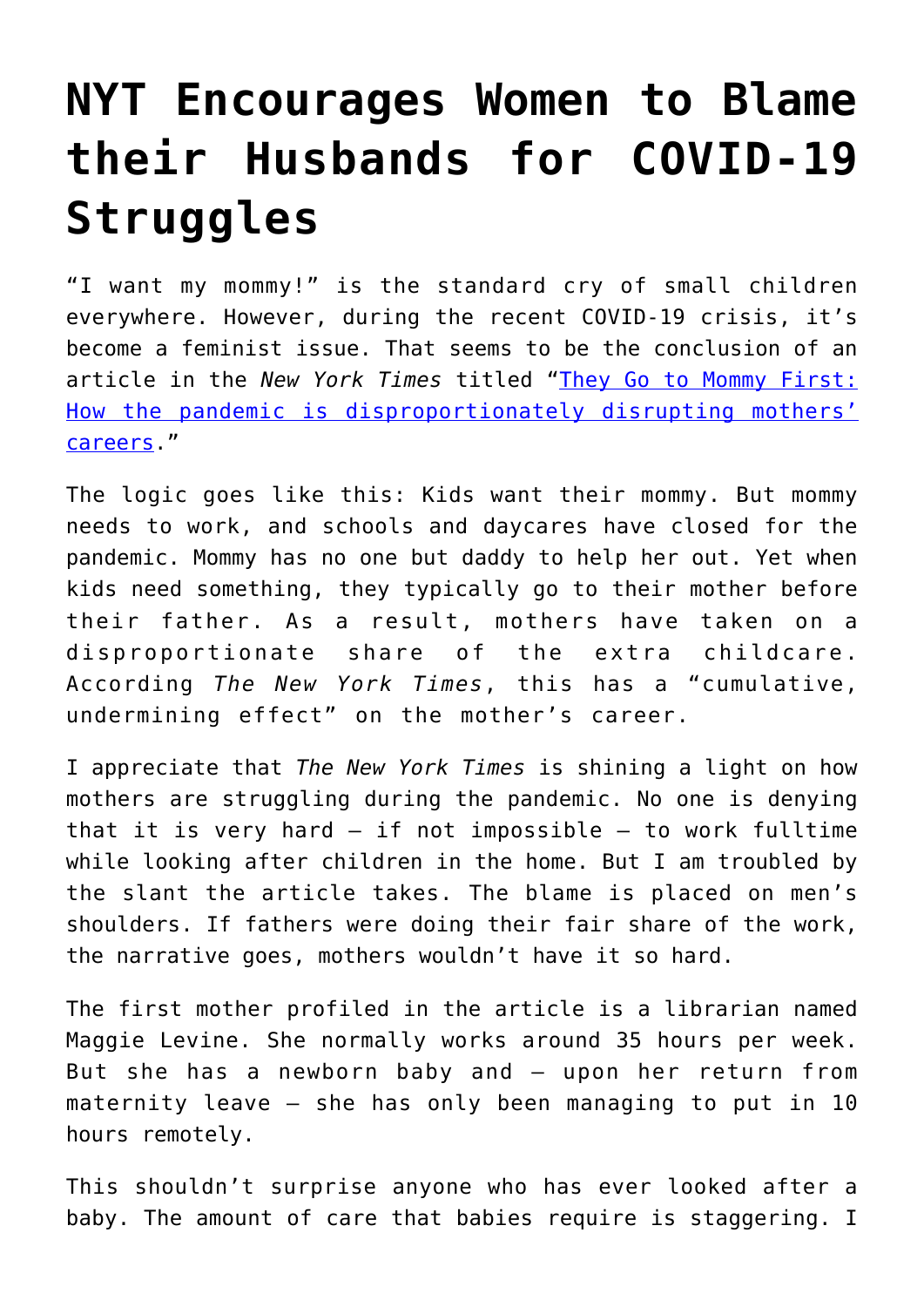have given birth three times, and I'm impressed Levine is managing to work even 10 hours.

However, the author of the article juxtaposes Levine's situation with that of her husband, James Maher.

When I asked Maher how many hours a week he worked in prepandemic times, compared to how many hours he works now: 'My usual is around 40, and I'm probably hitting around 40,' he said.

The clear implication is that he is a parasite. Fathers like Maher are not just neglecting their duty, they are actively benefitting from the extra childcare their wives are taking on. His career continues uninterrupted but hers takes a hit.

Even if a father does somehow manage to spend as much time looking after the kids as his wife does, that is still not good enough, for women are engaged in additional "emotional labor." The article explains:

Terri E. Givens, a mom of two boys in Menlo Park, Calif and the chief executive and founder of a company that provides career development for academic leaders, had another explanation for the gender disparity: Moms are the emotional barometers for the household, and they're managing an unseen amount of extra work, thinking about child care, dentist appointments and the happiness of their children, even when men are making an effort. 'My husband is one of the best you'll find,' she said of her spouse, who is an engineer. 'But it's that [emotional labor](https://www.nytimes.com/article/emotional-labor.html) that's really hard to quantify.'

COVID-19 has thrown into relief many of the challenges faced by working mothers. *The New York Times* could have focused on any of these. Why not place blame on politicians' decisions to close schools and daycares? The [science](https://www.bbc.com/news/world-europe-52470838) is clear that children are very unlikely to transmit the virus. Or why didn't they call out the modern economy which makes it so hard for mothers to stay home or work part-time?